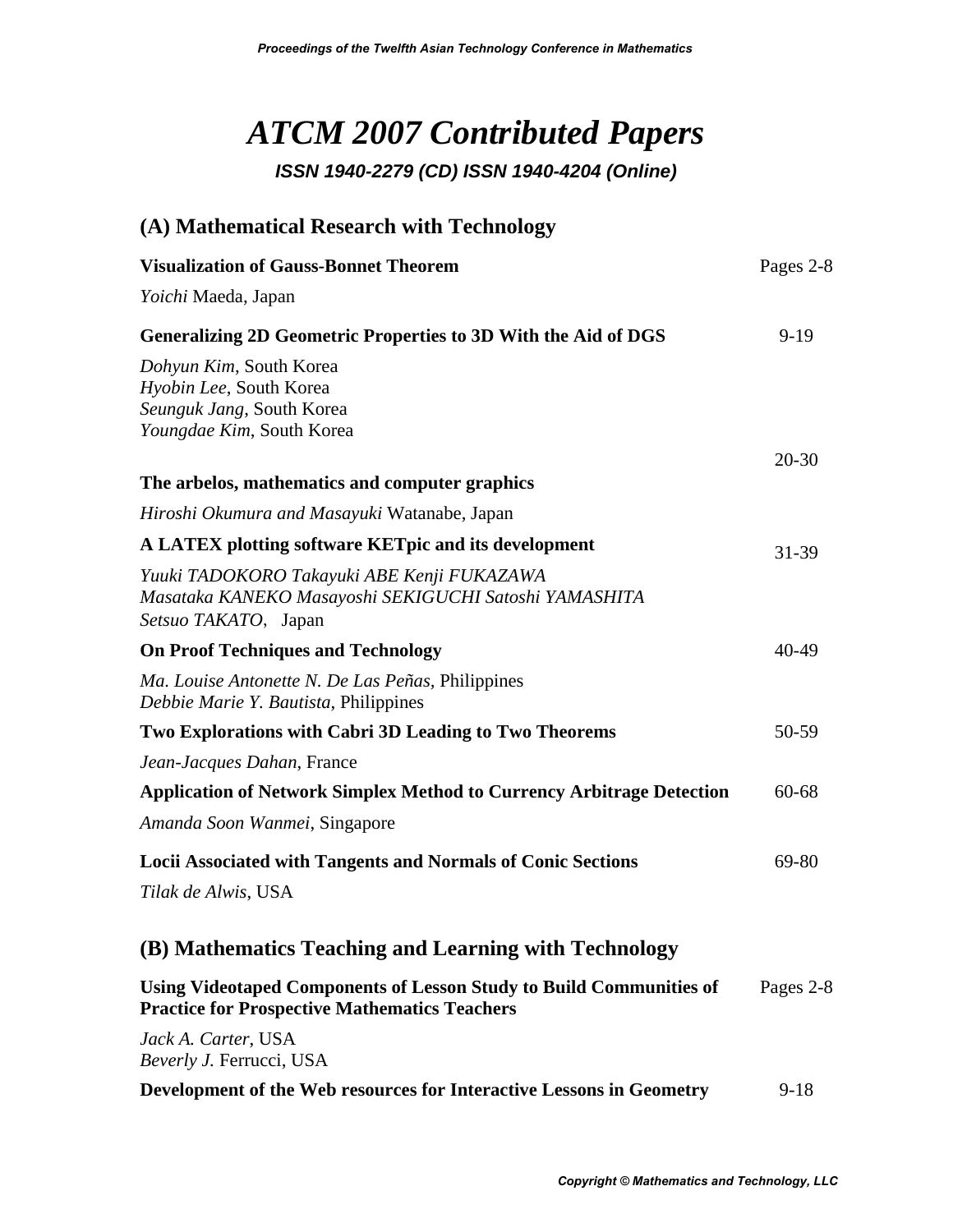| - Based on the mathematics standards in Iran -                                                                                                                            |         |
|---------------------------------------------------------------------------------------------------------------------------------------------------------------------------|---------|
| Maryam Benhoodi, Japan<br>Jun Moriyama, Japan                                                                                                                             |         |
| <b>Using MS Word and Field Codes for Teaching</b>                                                                                                                         | 19-28   |
| <b>Calculus for the Blind</b>                                                                                                                                             |         |
| Felino G. Pascual, U.S.A.                                                                                                                                                 |         |
| <b>Graphic Tool for Communication with Visually Impaired Persons</b>                                                                                                      | 29-38   |
| <i>Ryoji Fukuda</i> , Japan<br>Tetsuya Ohashi, Japan                                                                                                                      |         |
| Beyond the Web-Based Cognitive and Interactive Metacognition Interface<br>within Teaching Similar Triangles                                                               | 39-48   |
| Hsiu-Ju Chang, Taiwan                                                                                                                                                     |         |
| <b>Exploring Ellipses by Shuttling Between the 2D &amp; 3D Worlds</b>                                                                                                     | 49-57   |
| -Integrated Learning Function and Geometry to Foster "Function Sense"-                                                                                                    |         |
| Chieko FUKUDA, Japan<br>Kyoko KAKIHANA, Japan                                                                                                                             |         |
| How learning and teaching of Mathematics can be made interesting: a<br>case study                                                                                         | 59-68   |
| Sarwar J. Abbasi, Pakistan<br>Kahkashan Iqbal, Pakistan<br><b>Mathematics Problems and Real Life Scenarios</b>                                                            | 69-73   |
| Andrew Toon, Singapore                                                                                                                                                    |         |
| The Dynamic Geometry Software as an Effective Learning and Teaching<br><b>Tool</b>                                                                                        | 74-83   |
| Zhonghong Jiang, U.S.A.                                                                                                                                                   |         |
| <b>Converting 'More to Less' and 'Less to More': Designing Self-Determined</b><br><b>Learning Environments within Minimalist Instruction</b>                              | 84-94   |
| Lenni Haapasalo, Finland<br><b>Making Mathematics Simple, Attractive, and Personal</b>                                                                                    | 95-104  |
| Brenda Lee, Taiwan<br><b>Exploring Ethnomathematics with the Geometer's Sketchpad (GSP): Thai</b><br><b>Students' Weaving Projects</b><br>Krongthong Khairiree, Thailand. | 105-114 |

## **(C) Research and Applications of Calculators in Mathematical Fields**

**Enhancing Conceptual Understanding in Calculus Using Class Pad 300**  Pages 2-14

*Jonaki B Ghosh*, India